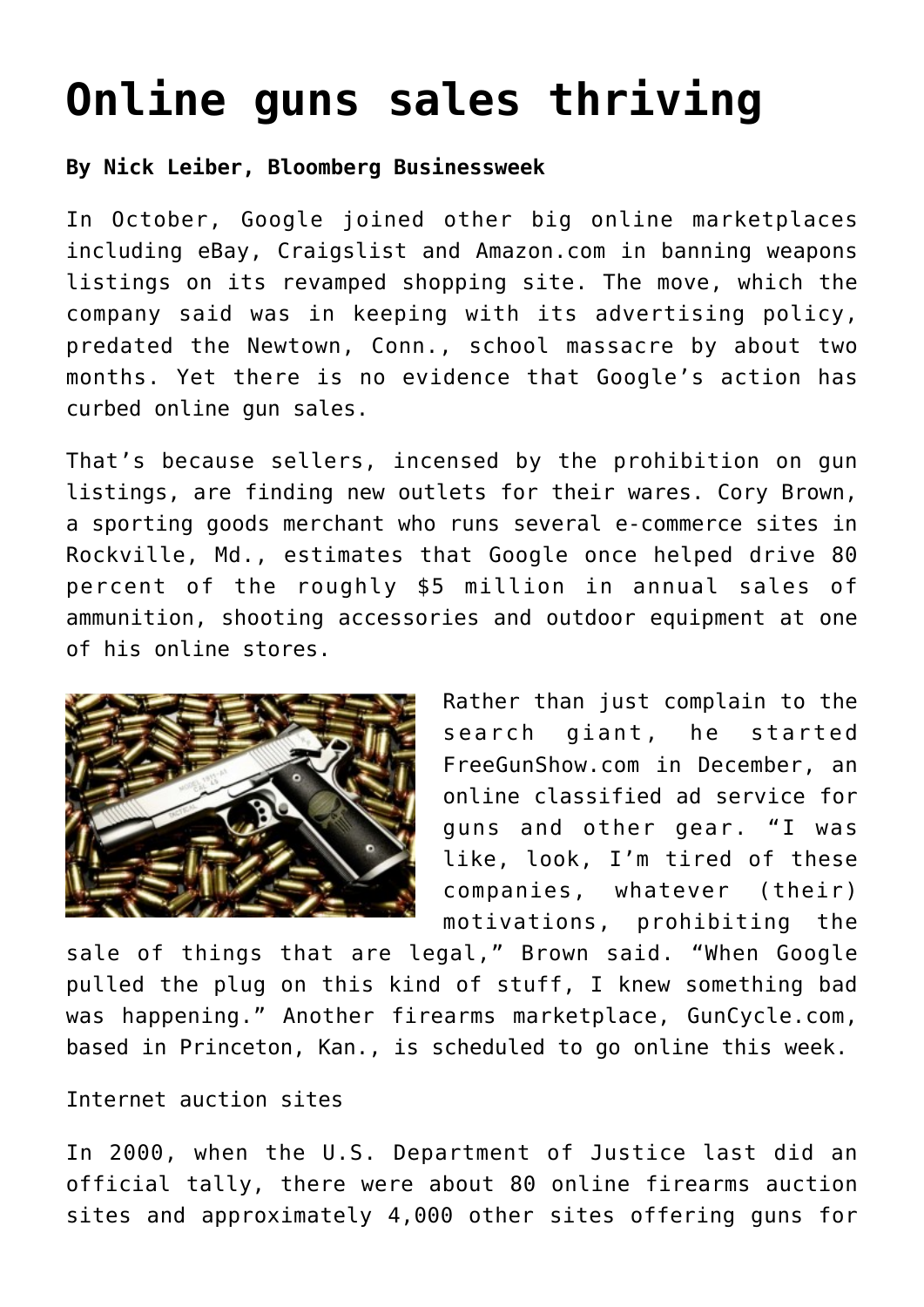sale in the country. Today, as the national gun control debate intensifies in the wake of the Newtown tragedy, it's a safe bet that gun buyers have even more online options.

Bureau of Alcohol, Tobacco, Firearms and Explosives spokeswoman Ginger Colbrun says the federal agency is aware that there's been a boom in gun buying sites. Federal gun safety proposals circulating in Washington that would tighten background checks might take a bite out of sales if passed by Congress. Yet none are intended to put these digital weapons bazaars out of business.

New sites like Brown's and older ones such as GunBroker.com and Armslist function as marketplaces for buyers and sellers and make money through advertising or transaction charges. GunBroker.com, which bills itself as the world's largest gun auction site, has brokered more than \$2 billion in sales since its founding in 1999, according to the site.

Online sales anger gun control advocates because shoppers can use them to exploit a long-standing loophole in federal law that allows unlicensed private gun sellers to skip background checks on prospective buyers in their home state. Also, while it's a felony to sell a firearm knowingly to an individual who would not pass a background check because of a criminal record or history of mental illness, many private sellers flout that rule.

Bob Ralph shuttered Express Police Supply, a brick-and-mortar store in Lenexa, Kan., that sold Smith & Wesson's M&P 15 semiautomatic rifles and Glock's 22 handguns, in 2011. Now he's gearing up for GunCycle.com. Ralph acknowledges that a private collector who auctioned a gun through his site could meet the buyer in a parking lot and hand over the weapon without a background check. "There would be no way for me to stop that or preclude that," he said. "And it would be legal for them to do it that way."